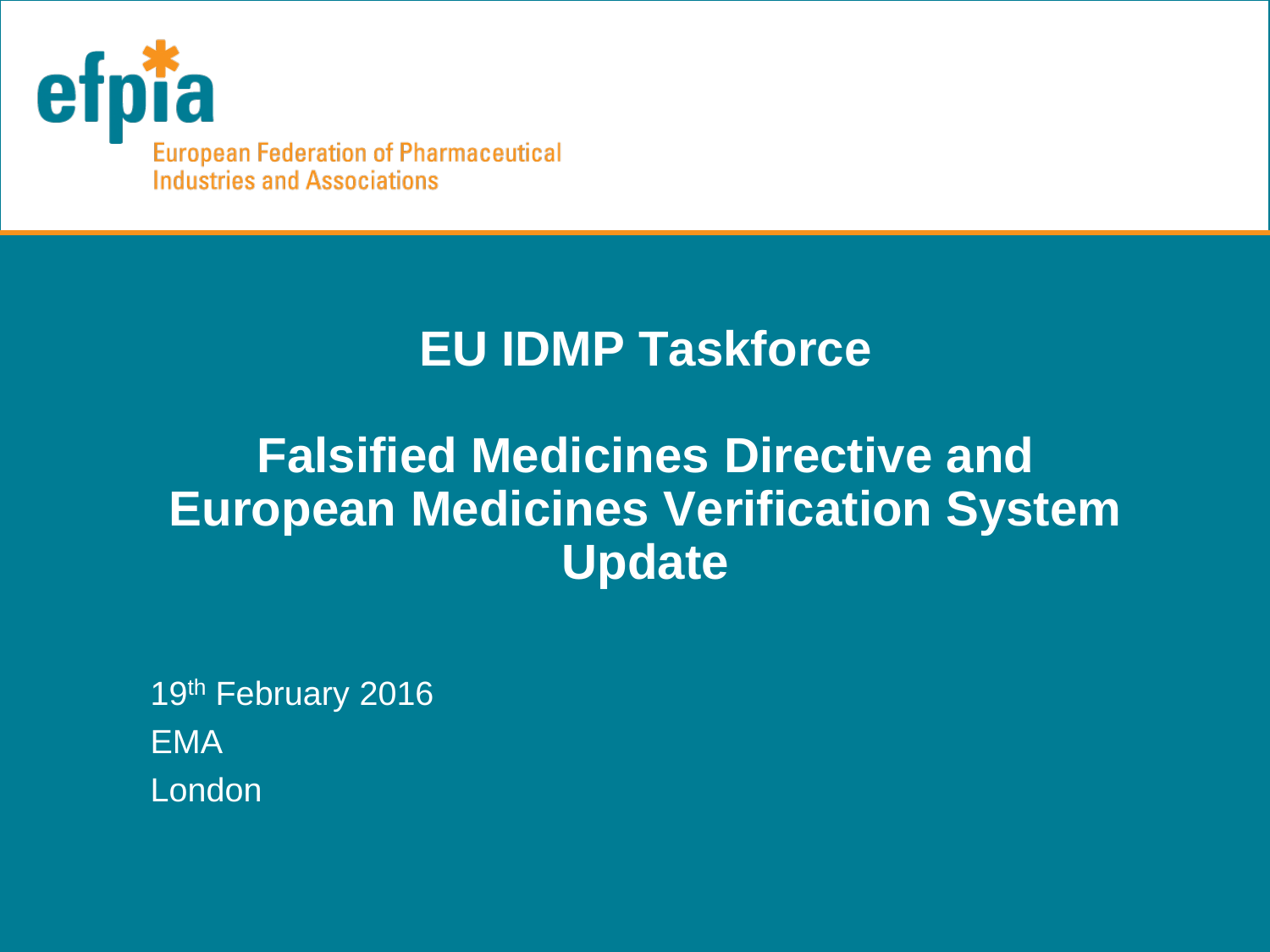

- February 9th 2016 Delegated Regulation (EU) 2016/161 (which supplements Directive 2001/83/EC) was published in the O.J.
	- $-$  It has the date of  $2^{nd}$  October 2015 probably indicating that nothing of substance has changed since the October adopted version.
	- [http://eur-lex.europa.eu/legal](http://eur-lex.europa.eu/legal-content/EN/TXT/?uri=uriserv:OJ.L_.2016.032.01.0001.01.ENG&toc=OJ:L:2016:032:TOC)[content/EN/TXT/?uri=uriserv:OJ.L\\_.2016.032.01.0001.01.ENG&toc=OJ:L:2016:032:TOC](http://eur-lex.europa.eu/legal-content/EN/TXT/?uri=uriserv:OJ.L_.2016.032.01.0001.01.ENG&toc=OJ:L:2016:032:TOC)
- A Q&A document to support the DR can be found here: [http://ec.europa.eu/health/files/falsified\\_medicines/qa\\_safetyfeature.pdf](http://ec.europa.eu/health/files/falsified_medicines/qa_safetyfeature.pdf)
- In simple terms, for those involved with medicines verification, the clock starting 'ticking' on Feb 9th 2016.
- All EU markets (Italy, Belgium and Greece excepted) have three years to implement a point of dispense verification system for prescription medicines. (9<sup>th</sup> February 2019).
- Please be mindful of misunderstandings caused by differences between the translations!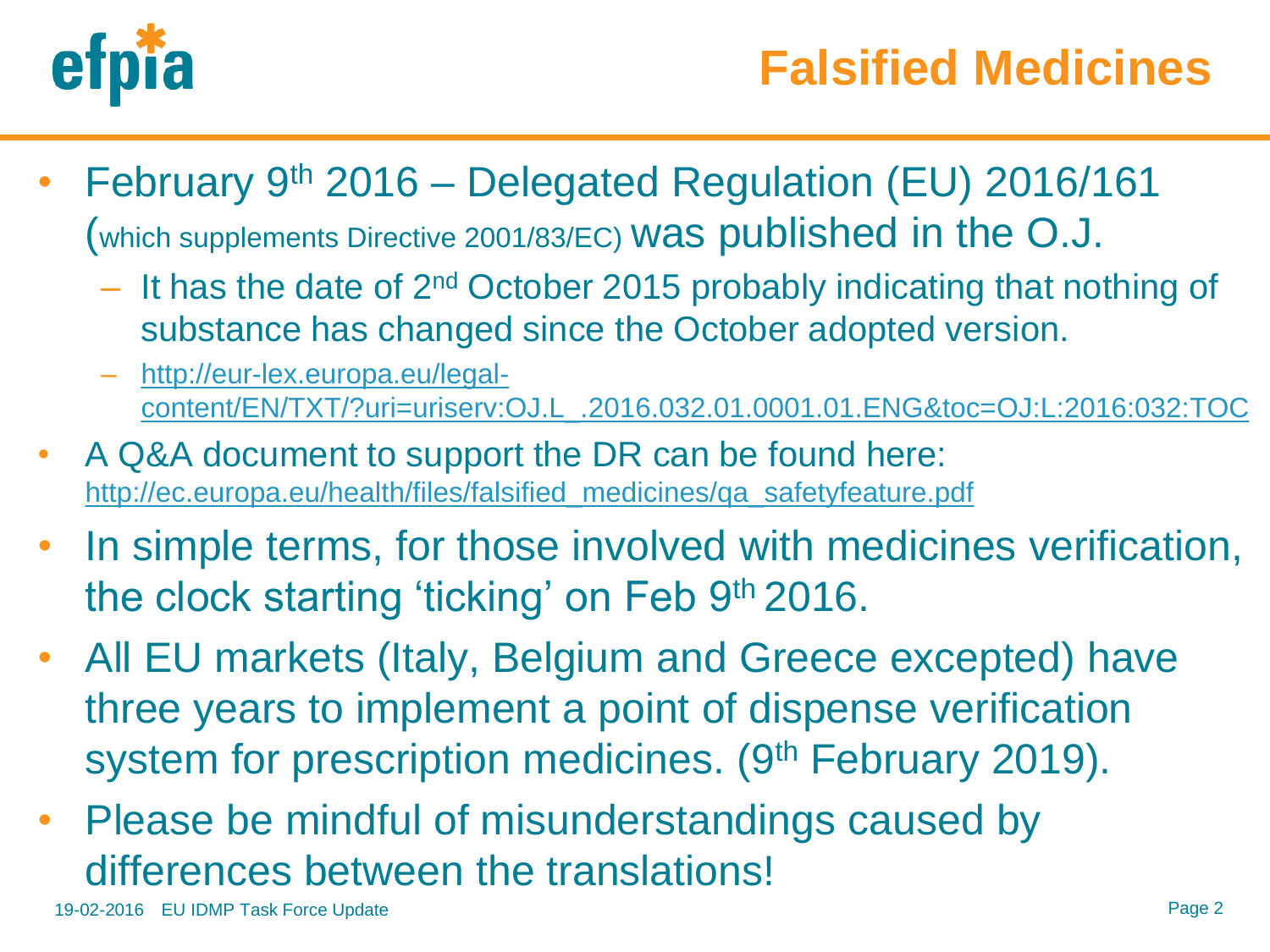

## **Falsified Medicines Directive – 101**

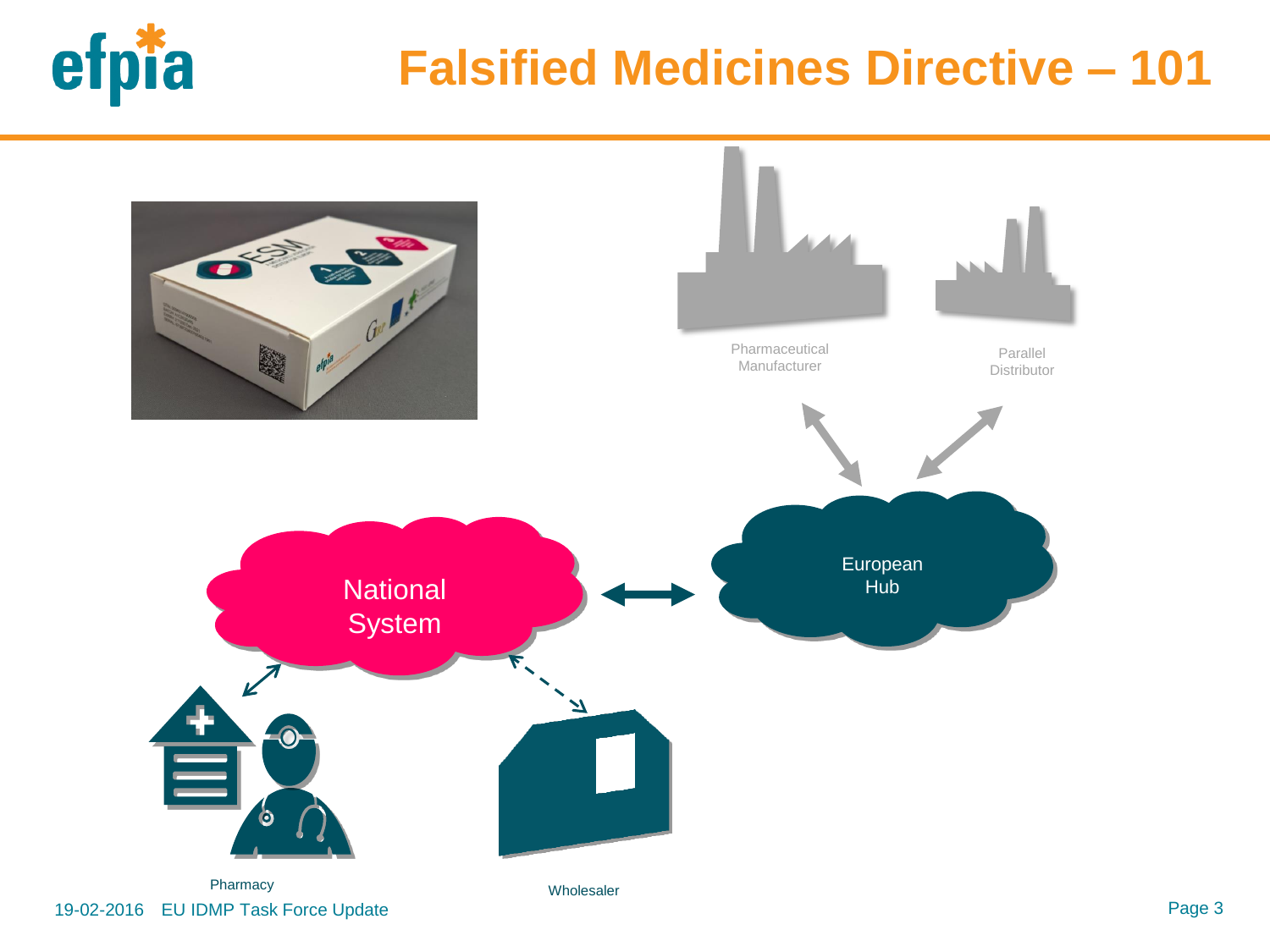

- Each pack shall bear a 'unique identifier'.
	- Shall be represented in an ECC200 DataMatrix code.
	- Shall comprise:
		- Product code.
		- Serial number (which is random and with a minimum distribution).
		- Batch number.
		- Expiry Date.
		- National reimbursement number if required by the member state.
- Each pack shall:
	- Display the product code and serial number in human readable form adjacent to the code where dimensions allow.
	- Display the national reimbursement number in human readable form if required by the member state.
- Each pack shall have an anti-tampering device.

19-02-2016 EU IDMP Task Force Update

Page 4 (1) – there are a few exceptions defined in the annex to the DR however, In general, all prescription medicines are in, all OTC are out.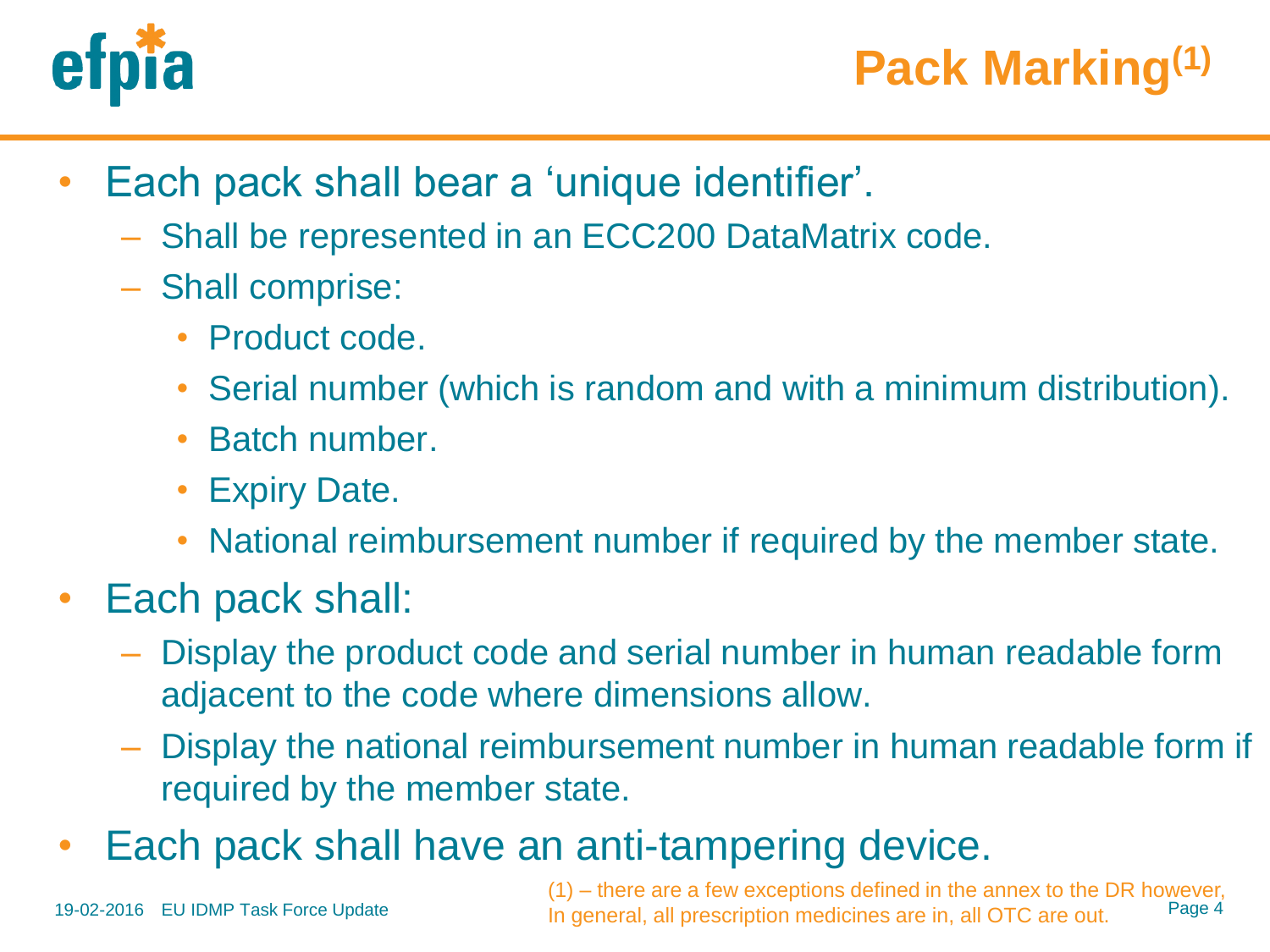

- Industry.
	- Provide on each product (that is in-scope) the following safety features:
		- A unique identifier, UID.
		- An anti-tamper device.
	- Provide accurate data to feed the system.
		- Master Data and,
		- Variable Data.
	- Inform the 'authorities' in the event of suspected tampering or falsification.
	- Maintain records of interaction with the unique identifier.
	- Perform verification before removing or replacing the 'safety features'.
	- Replace the UID or TA by an equivalent UID or TA.
	- Pay for the repositories (the bulk of the system).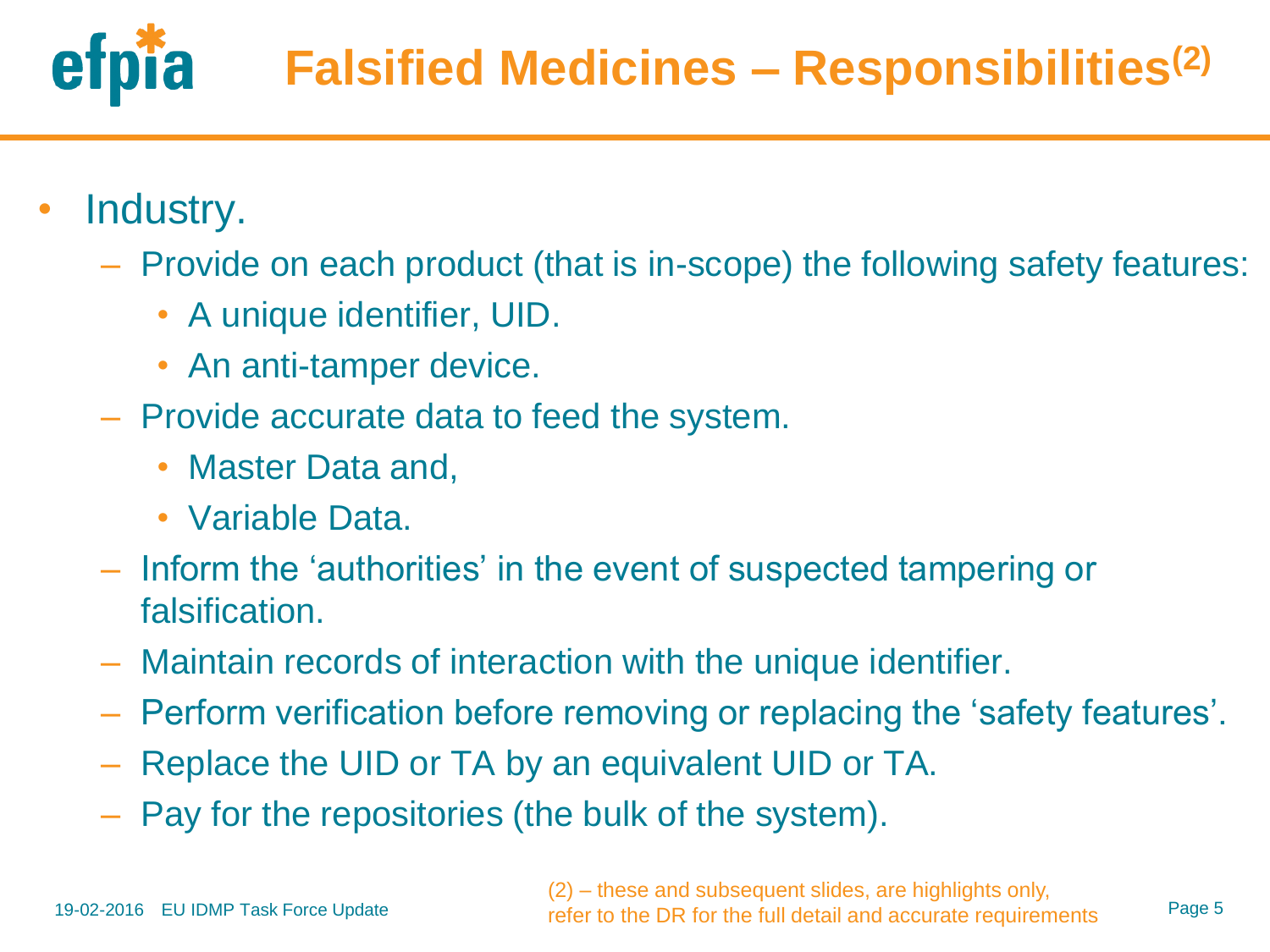

- Persons authorised/entitled to supply medicinal product to the public.
	- Shall verify and decommission the pack safety features 'at the time of supply to the public'.
	- Exception to the above when working within a healthcare institution where the pack stays within the healthcare institution and is not 'sold' prior to supply to the public. In this case the verify/decommission may be undertaken at any point prior to supply to the public.
	- Must connect to the national verification repository.
	- Must verify and decommission when:
		- Packs cannot be supplied or returned to the wholesaler.
		- Packs are requested by the NCA as samples.
		- Packs which are supplied for subsequent authorised. investigational products or authorised auxiliary medicines.
	- A few exemptions are permitted reference Article 26.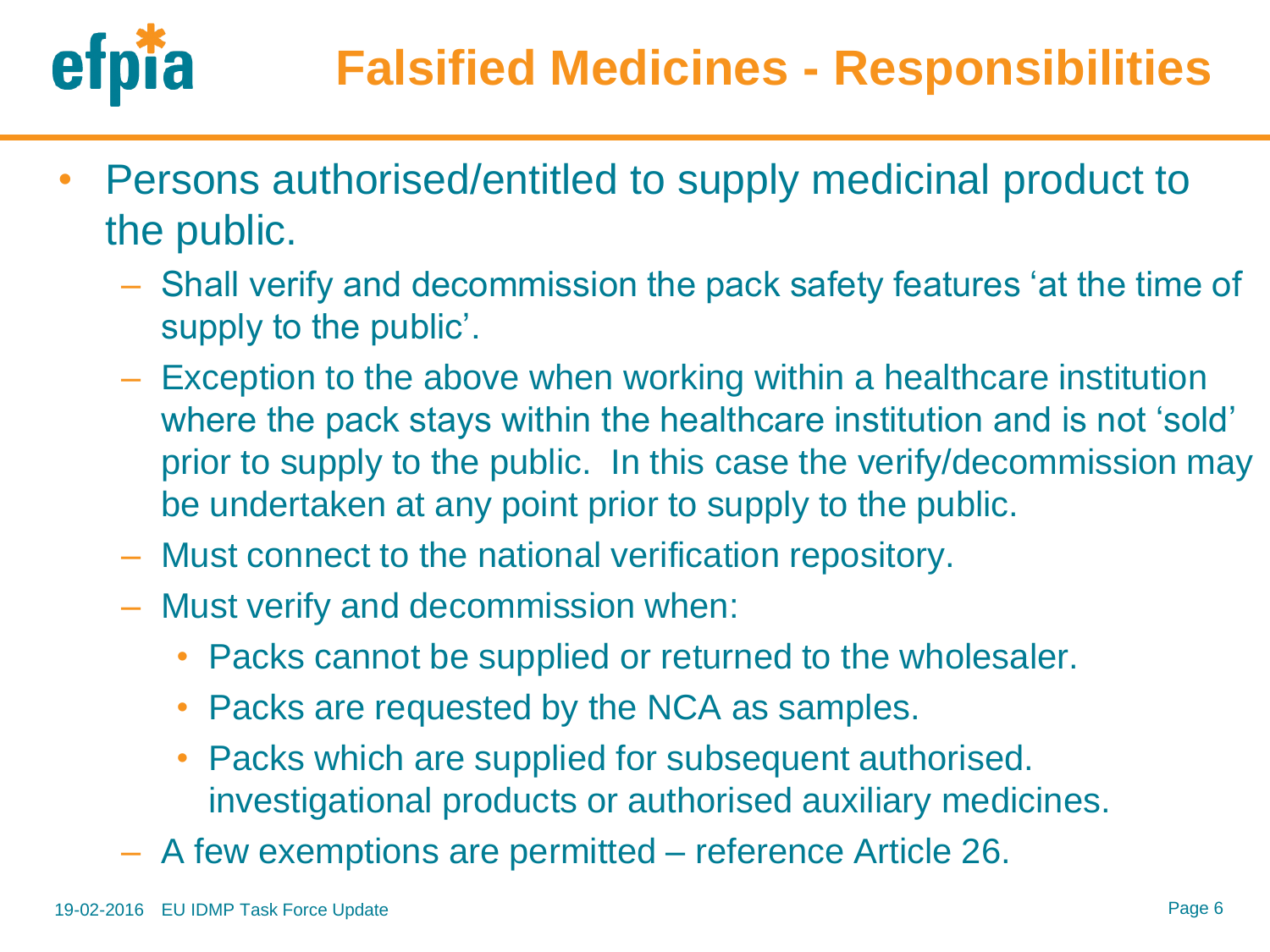

- Wholesale
	- Undertake a verification activity on product returns.
	- Undertake a verification activity when the supply is from another wholesaler who is neither the manufacturer not the MAH, nor the MAH contractually designated wholesaler.
	- Inform the 'authorities' in the event of suspected tampering or falsification.
	- Decommission packs in the event that:
		- Packs are permanently exported from the EU.
		- Returns that cannot be placed back on sale.
		- Packs intended for destruction.
		- Packs requested by NCA's as samples.
		- Packs are provided to specific persons or institutions (see Art 23 for the detail!).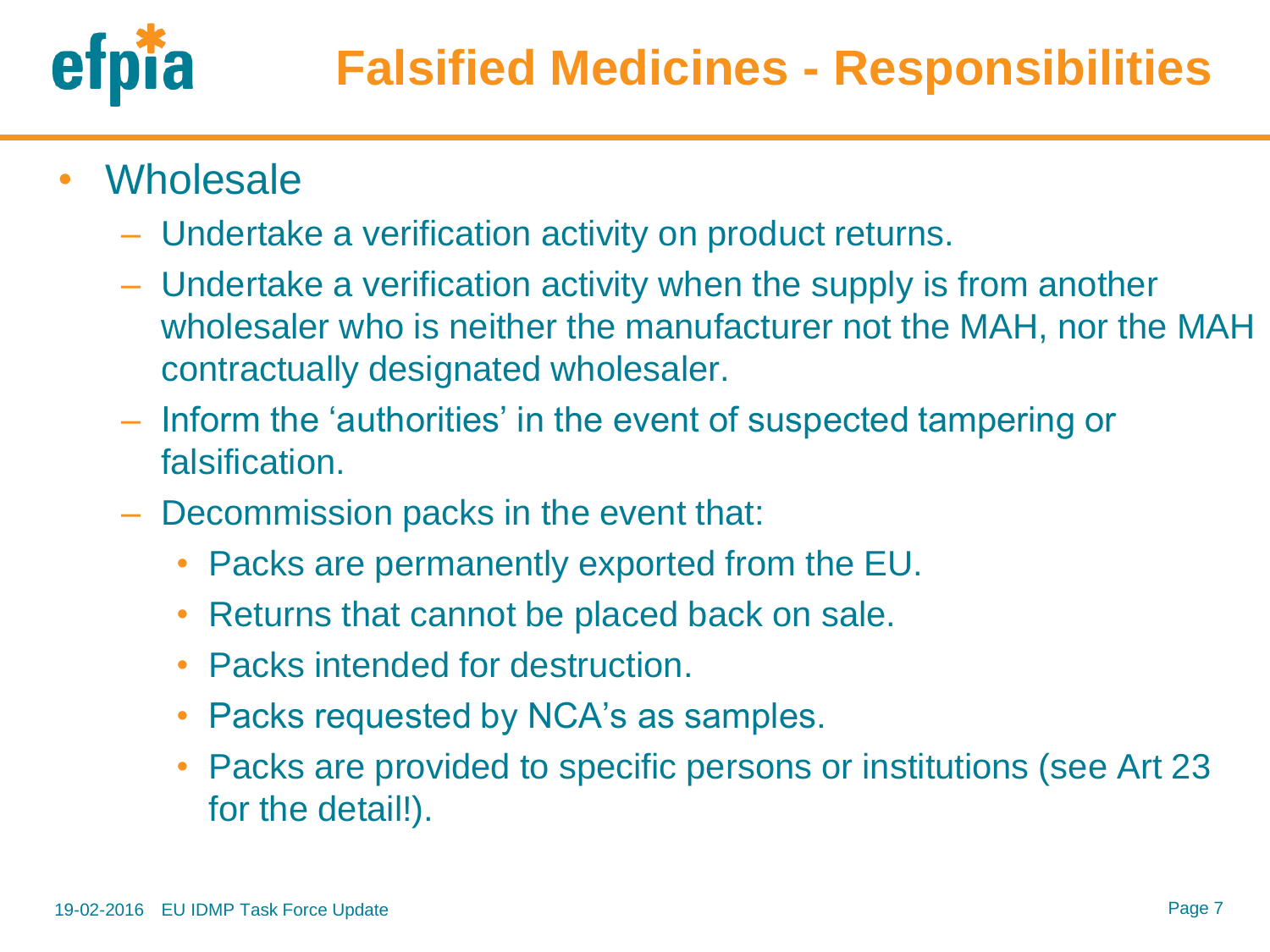

- NCA's
	- Must make certain information available to MAH's, manufacturers, wholesalers and 'persons authorised to supply', upon request (Article 43).
	- Responsibility for system (repository) supervision limited to their own territory and may be delegated.
	- Right to observe inspections where the physical repository in not located within the member state.
	- Shall report to EMA any supervision activities (reports can be shared by EMA).
	- May contribute to the management of the system in their member state.
	- May access the member state system for the purposes of supervision, investigation of falsification, reimbursement, pharmacovigilance and pharmacoepidemiology. (note, the system contains no patient information).
	- Detail of the exact information available has yet to be agreed.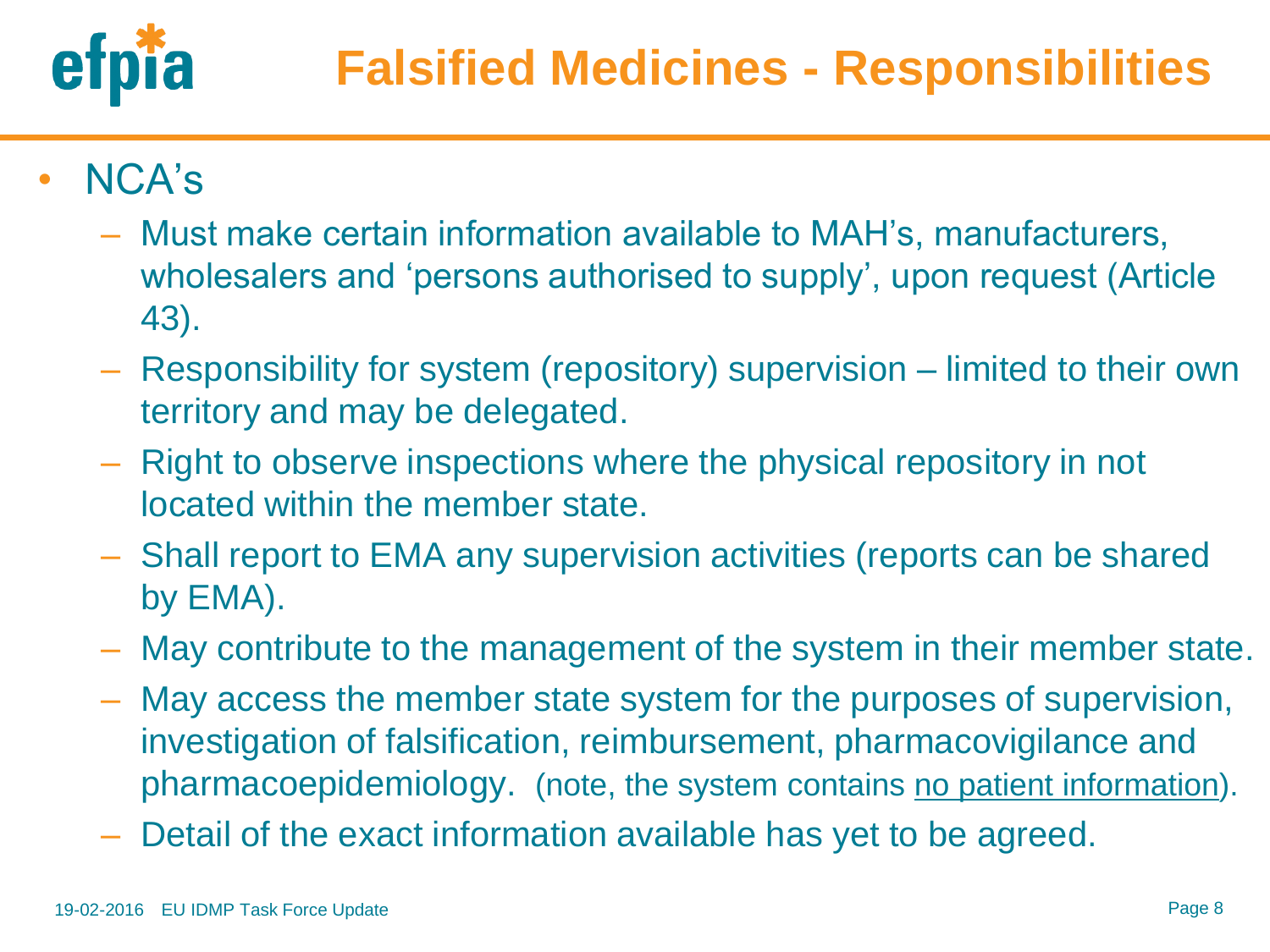

- The EMVS design includes the specification for a National System not simply the European Hub.
- EMVO have adopted the name "National Blueprint System".
- It is a standard system design.
- It is available from three vendors with whom initial contract negotiations have been made and framework contracts agreed.
- The National Blueprint concept does not prevent member states undertaking a 'self-build', but:
	- The Blueprint will be faster to implement.
	- Will be guaranteed compliant.
	- Is fully expected to be more cost effective which is critical for Industry.
	- Is a tested, validated solution.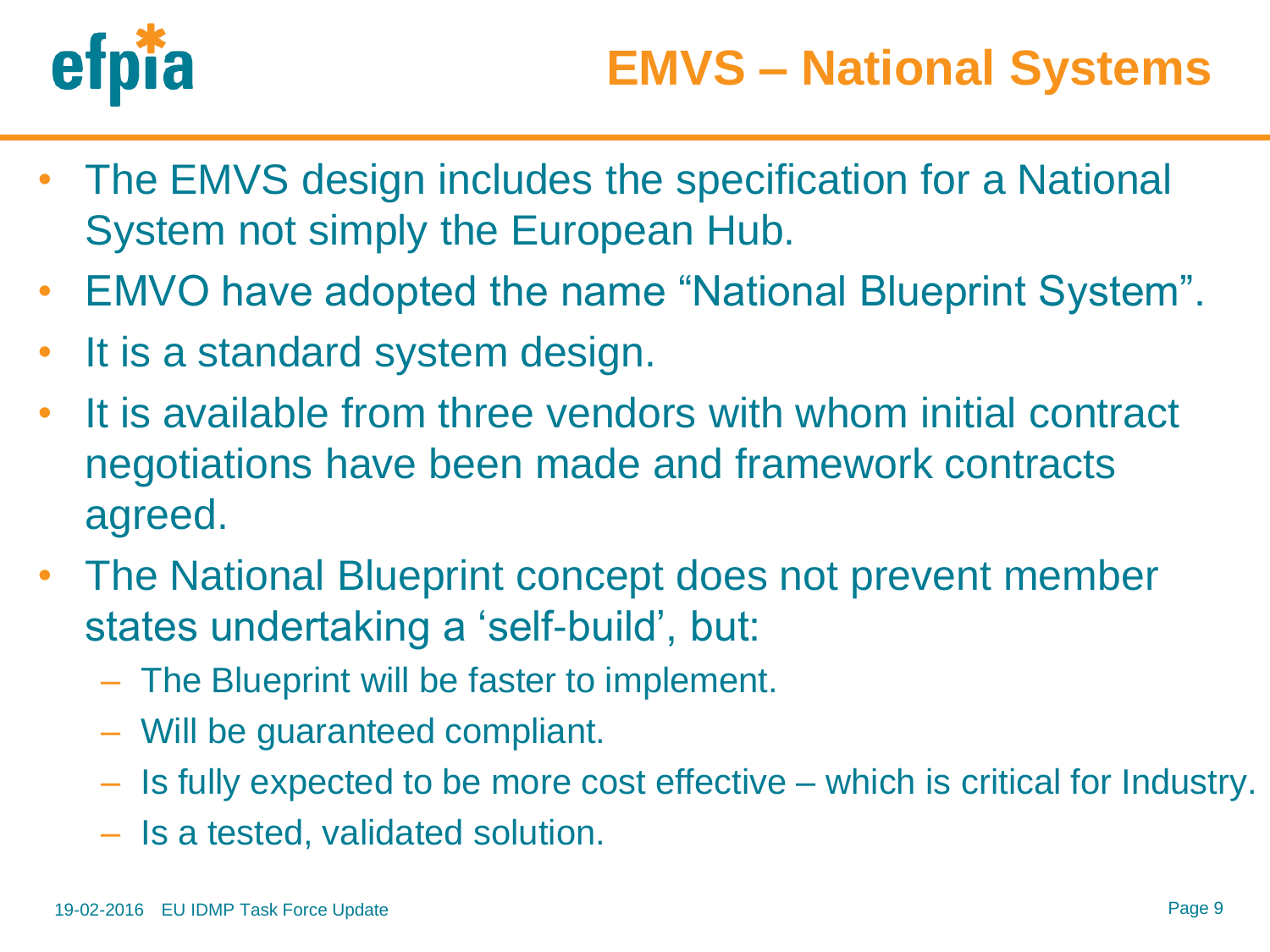

- European Hub Status
	- The European Hub is currently validated and operating. Operations started in May 2015.
	- Currently only has one national system connected Germany.
	- Manufacturer/MAH on-boarding is a slow process but expected to pick up now the DR has been published.
- European Hub Enhancements DR Related.
	- Modifications are planned, in phases, over the next 18 months and prioritised according to impact.
	- Modifications include aspects such as:
		- New master data model, cross-border queries, introduction of a GUI for end users and NCA's (note suspect pack alerting is already available), revised pack status values and support tooling.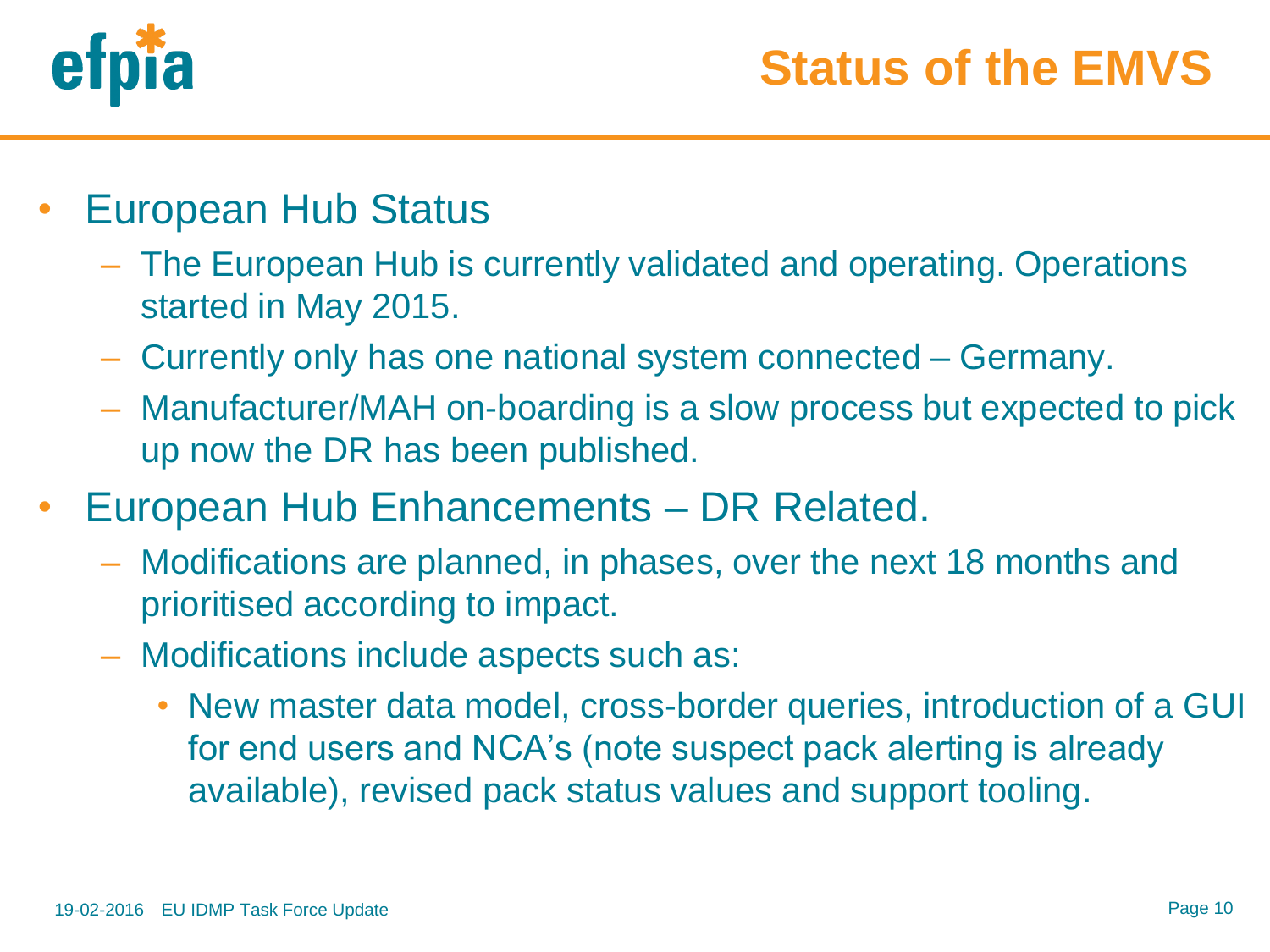

- Currently we are:
	- Mapping out which data elements (DR Article 33 (2)) should be held by the Hub and which should be held by the national verification repositories and how the data gets to each component.
	- Adjusting the system URS and URS Lite to comply with the aspects of the DR that are slightly changed from our original scope.
	- Creating the specifications for the completely new aspects contained within the DR.
	- Aiming to complete the specification work by the end of Q1 2016 for approval by the EMVO stakeholders.
	- Reviewing how best to take advantage of IDMP…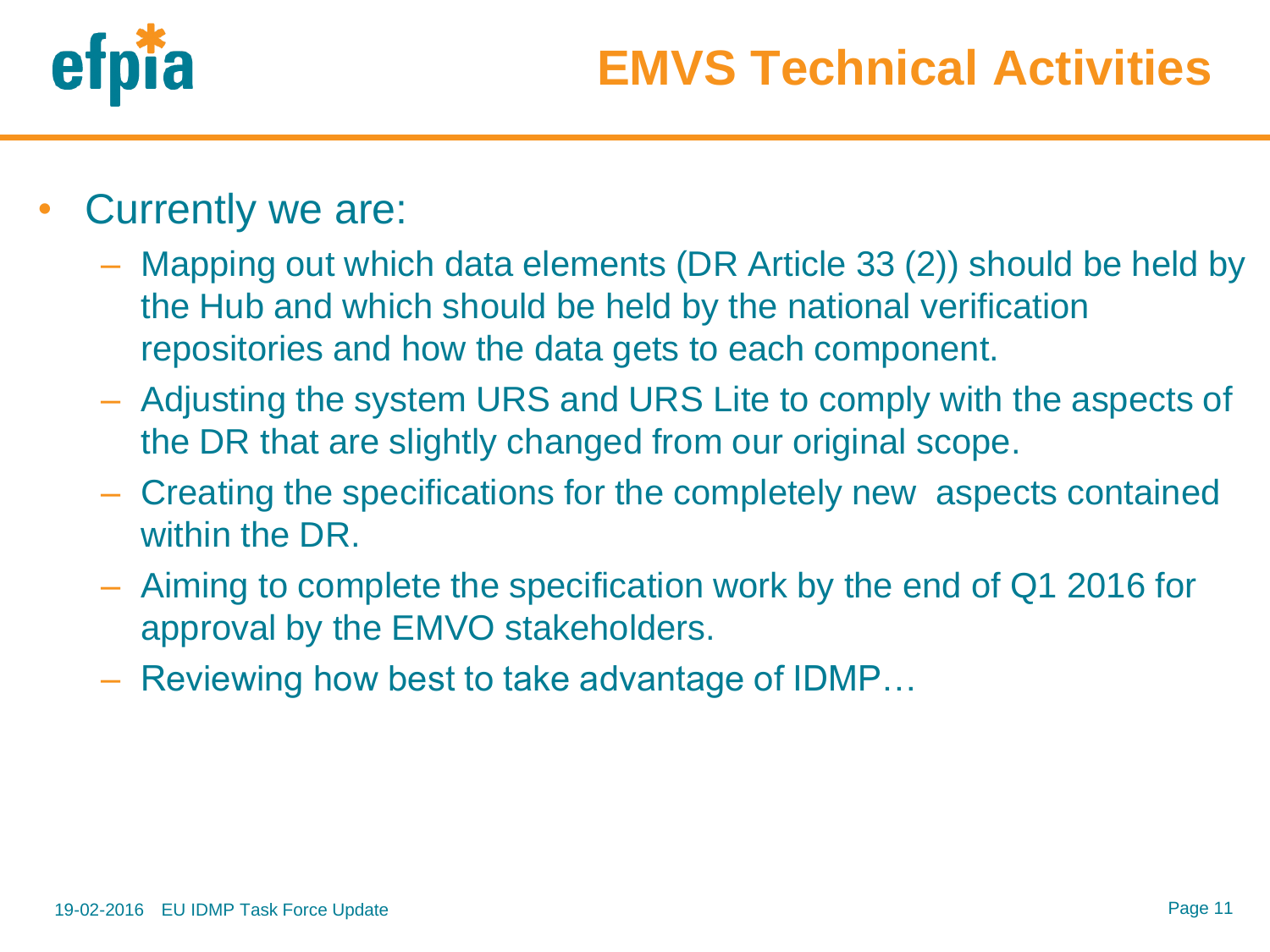

- One of the modifications/enhancements is to integrate with IDMP.
- Our interest is primarily master data and organisational data.
	- Master Data.
		- Ideally get to the position where the connection party simply provides the product code to the Hub and the Hub then extracts all required master data from the IDMP source.
		- Need to confirm data mapping from DR Art 33(2) and IDMP.
	- Organisational Data.
		- Verify that the connecting parties are genuine manufacturer's/MAH's
		- Have an identity in IDMP (another authenticity check)
		- Determine and verify the SPOC's associated with the accounts for technical and daily interaction.
		- Potentially share the organisational data created.
			- Each account needs to be verified as genuine for EMVS.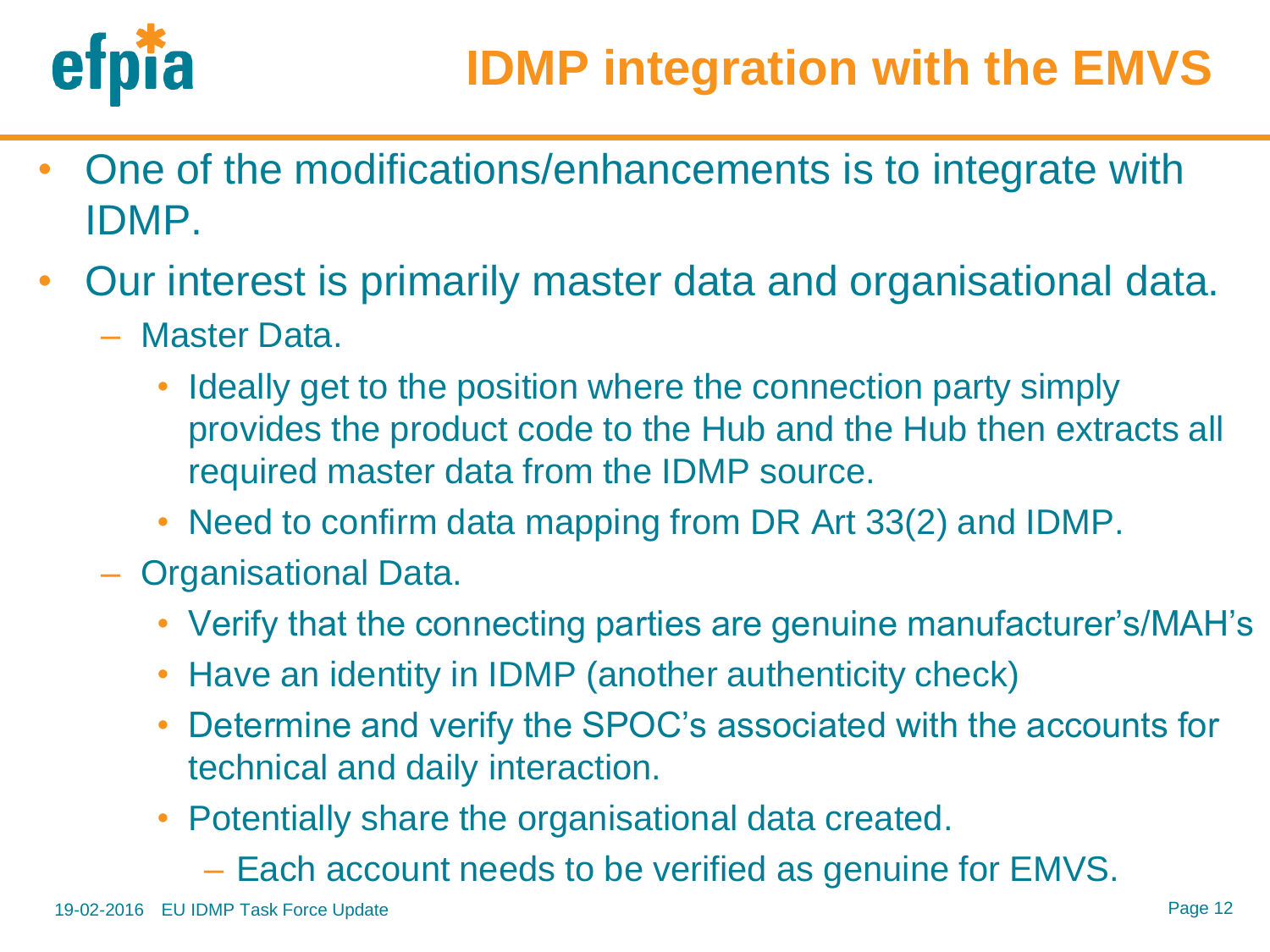

- The benefits.
	- The verification system is the natural repository for batch data and pack data (the latter used in the event of suspicious packs)
	- Using master data from IDMP means that there is no 'double entry' of data which is:
		- More efficient and
		- Makes the verification system data model much smaller.
	- Using a common product code opens the door.
	- The verification system, like IDMP, needs a means to validate & confirm connecting parties – there's an obvious synergy here.
- The challenges.
	- Agreement to the use of the product code (e.g. GTIN) as the key field to link IDMP and EMVS data.
	- Availability and time for industry and EMA to work on the specifications.
	- Timing, 2019 for FMD isn't far away, this needs to be operational earlier.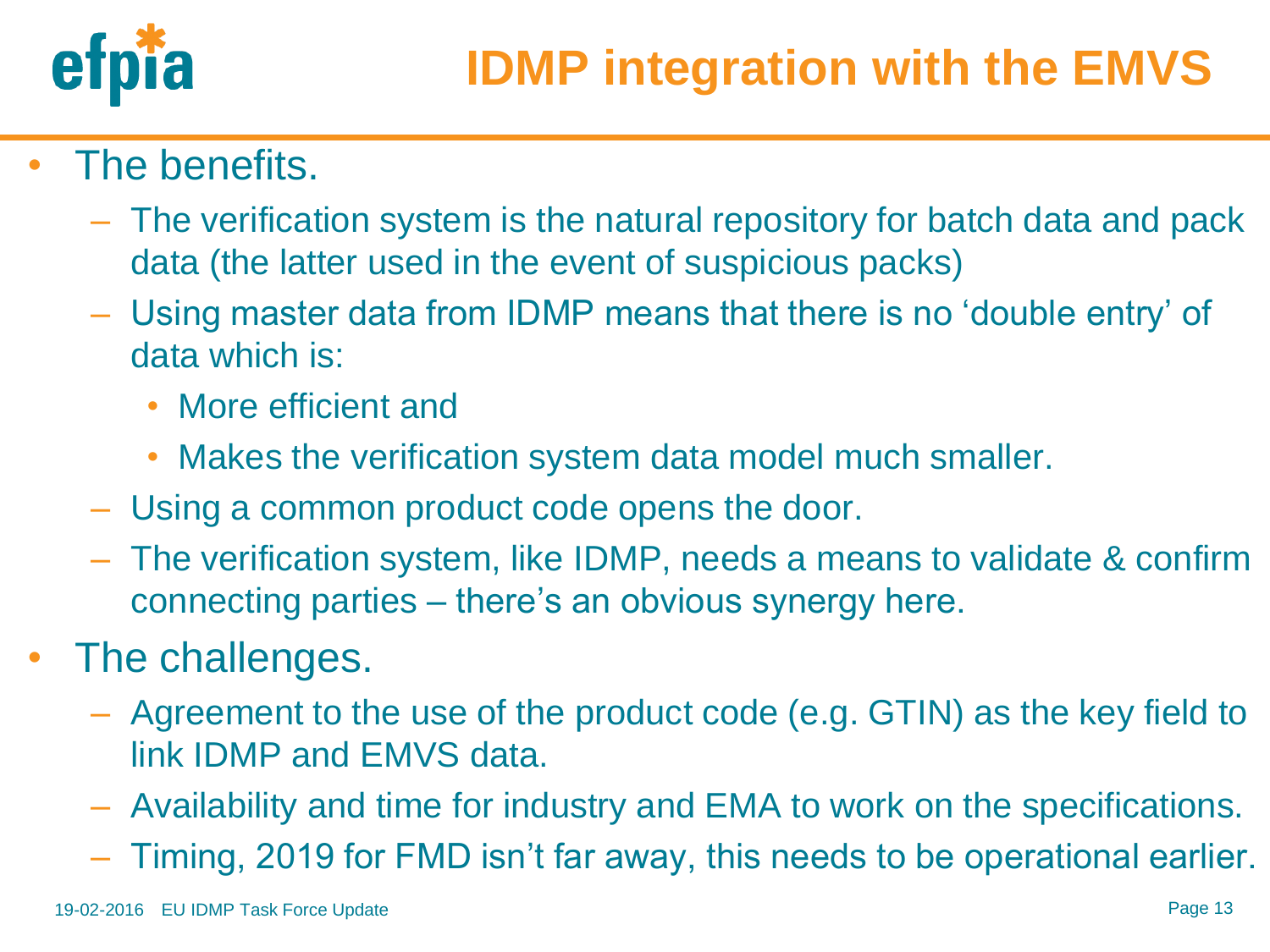

## **IDMP Data Integration Concept**